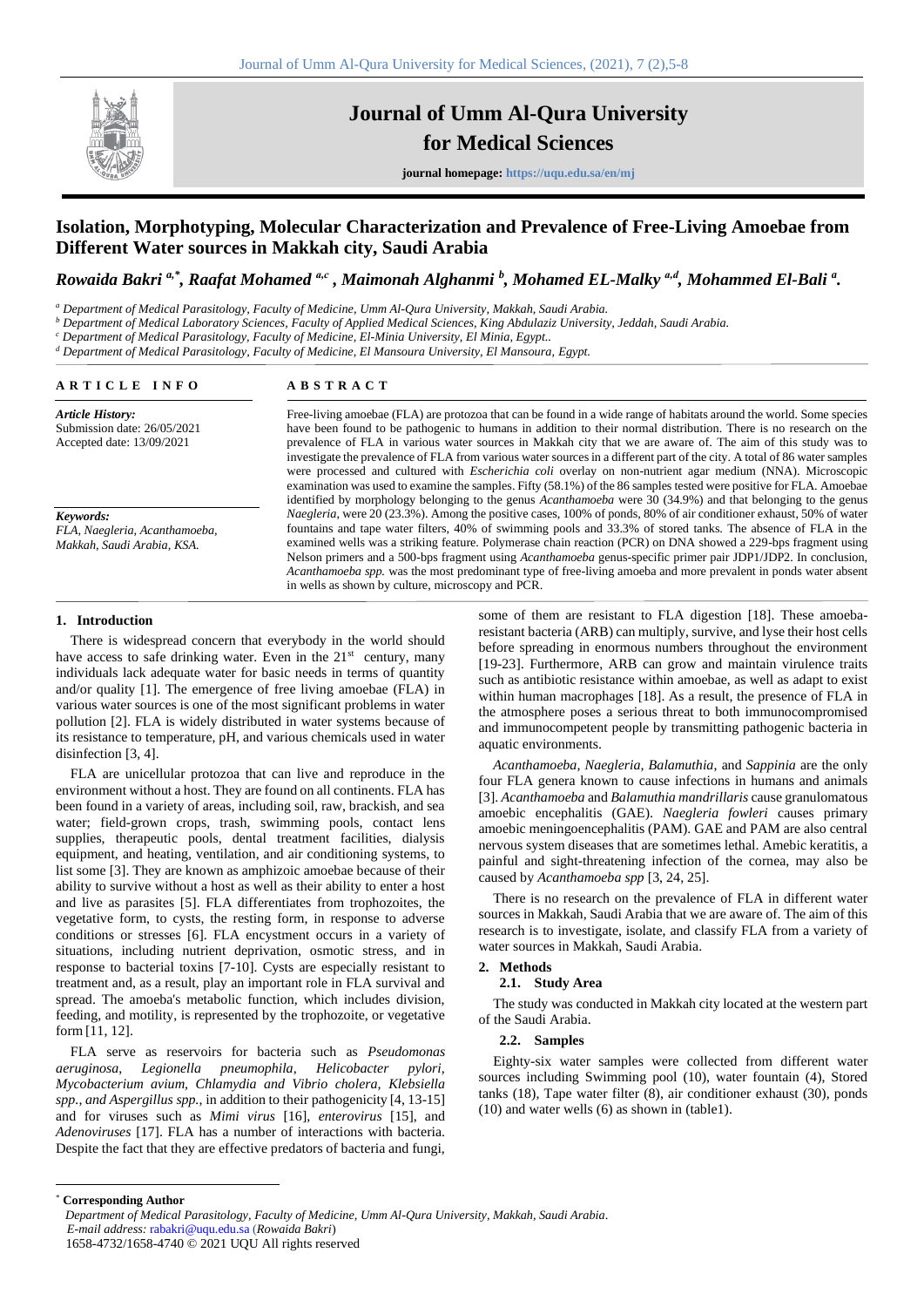#### **2.3. Culture**

To eliminate debris and mud from each water sample, multiple folded sterile gauze filters were used. Each filtrate was centrifuged for 20 minutes at  $250 \times g$ . The sediments were dissolved in Page's Amoeba saline solution after the supernatant was discarded. (2.5 mM NaCl, 1 mM KH2PO4, 0.5 mM Na2HPO4, 40 mM CaCl2.6H2O e 20 mM MgSO4.7H2O) [26]. *Acanthamoeba* was identified based on the size and morphological characteristics of both trophozoites and cysts.

The mixed solution was inoculated into a Petri dish with 1.5 % nonnutrient agar (NNA) Difco agar and Gram-negative bacteria Escherichia coli (ATCC 25922) culture. All of the plates were firmly sealed with Parafilm and incubated for up to two weeks at 37°C. All the cultured plates were examined daily for up to 14 days by inverted and light microscopes before being discarded. Checking cultures was made first to the eye and the inverted phase contrast microscope at least 14 days. The specific morphological appearances of the trophozoites, cysts and flagellates were identified accordingly based on the reports by several workers [5, 27, 28]. The images of the selected organisms were photographed using light microscope (Olympus BX51) which was attached to a photo adapter and a computer installed with imaging software.

## **2.4. Flagellation test**

The amoebae were removed from the plates and placed in a 1 mL distilled water solution. 100 µL of material was transferred to slides and inspected under a light microscope for the existence of any freeswimming flagellates after 2 hours of incubation at 37°C. Observations for the motile flagellates were carried out every 30 minutes for up to 6h. For the morphological identification of isolates, we utilized the study of [28, 29].

## **2.5. DNA extraction and PCR amplification**

The amoeba cells were centrifuged (1000  $\times$ g) for 10 minutes at room temperature before being rinsed three times with phosphatebuffered saline (PBS) pH 7.2. Cell pellets were resuspended in QIAamp DNA Mini® kit Nuclei Acid Lysis Buffer (ATL buffer) and treated with 10 mg/ml proteinase K for 1 hour at 56 °C. The amoeba DNA was purified according to company manufacture and then was stored at −20 °C until used.

#### **2.6. PCR AMPLIFICATION**

Two primer pairs were utilized for molecular identification: an A*canthamoeba*-specific PCR and a JDP1-JDP2 primer combination targeting the ASA. *Acanthamoeba* 18S rDNA gene S1 sequence. Forward primer JDP1(5'-GGCCCAGATCGTTTACCGTGAA-3') and reverse primer JDP2 (5'-TCTCACAAGCTGCTAGGGAGTCA-3') were used to target conserved regions of Acanthamoeba 18S rDNA in this PCR [30]. Amplification procedures for all PCRs were carried out in a 25 μl mixture containing 50 ng DNA, 10 μl 5X AmpliTaq Gold buffer, 0.2 mM each of dATP, dGTP, dCTP, and dTTP, and 20 pmol of each primer, 2.5 units of AmpliTaq DNA polymerase (AmpliTaq Gold 360 master mix, Applied Biosystems, CA, USA).

Denaturation (94 $\degree$  C, 45 s), annealing (55 $\degree$  C, 45 s), and primer extension (72° C, 45 s) were used in the JDP1/JDP2 PCRs. After the last cycle, a primer extension was performed at 72° C for 10 minutes. All PCR amplification products were electrophoresed on a 1.5 % agarose gel for analysis. Nelson primers targeting the sequence on the Acanthamoeba 18S rDNA gene are another pair of primers for Acanthamoeba-specific PCR. Forward primer F (5'- GTTTGAGGCAATAACAGGT-3') and reverse primer R (5'- GAATTCCTCGTTGAAGAT-3') were used to target conserved regions of *Acanthamoeba* 18S rDNA in this PCR [31]. Denaturation (94 $\degree$  C, 45 s), annealing (55 $\degree$  C, 45 s), and primer extension (72 $\degree$  C, 30s) were all done in 45 cycles for the Nelsons. After the last cycle, a primer extension was performed at 72° C for 5 minutes. All PCR amplification products were electrophoresed on a 1.5 percent agarose gel for analysis.

#### **3. Results**

Of the 86 samples examined, 50 (58.1%) were positive for FLA. Amoebae identified by morphology belonging to the genus Acanthamoeba were 30 (34.9%) and that belonging to the genus Naegleria, were 20 (23.3%). (table1) and (Fig.1)

Frequency of FLA in different water sources

#### **Table1:** Frequency of FLA in different water sources

| Sample source     |    | Number of Acanthamoeba | Number of          | Total          | $\frac{0}{6}$ |
|-------------------|----|------------------------|--------------------|----------------|---------------|
|                   |    | positive samples       | Naegleria positive | Positive       |               |
|                   |    |                        | samples            |                |               |
| Swimming pool     | 10 |                        |                    | 4              | 40            |
| water fountain    | 4  |                        |                    | $\mathfrak{D}$ | 50            |
| Stored tanks      | 18 | 2                      |                    | 6              | 33.3          |
| Tape water filter | 8  |                        |                    | 4              | 50            |
| Air conditioner   | 30 | 10                     | 14                 | 24             | 80            |
| exhaust           |    |                        |                    |                |               |
| Pond              | 10 | 6                      |                    | 10             | 100           |
| Water wells       | 6  |                        |                    | 0              | $\Omega$      |
| Total             | 86 | 20                     | 30                 | 50             | 58.1          |







Figure 1: Trophozoites and cysts of identified FLA. Acanthamoeba cysts (A & B). Naegleria cyst (C). Naegleria trophozoite (D)



Figure 2: PCR reaction analysis using Nelson primers generated a 229-bps fragment. M indicates 100-bp marker, samples from 1-9 is the positive samples.



**Figure 3:** PCR amplification of ASA.S1 using *Acanthamoeba* genus-specific primer pair JDP1/JDP2. M: size markers (100-bp DNA ladder); N negative control (without DNA), sample 1 is negative, samples 2 and 3 are positive (500 bps), samples 4and 5 are negative, samples 6 and 7 are positive while the last is +ve control.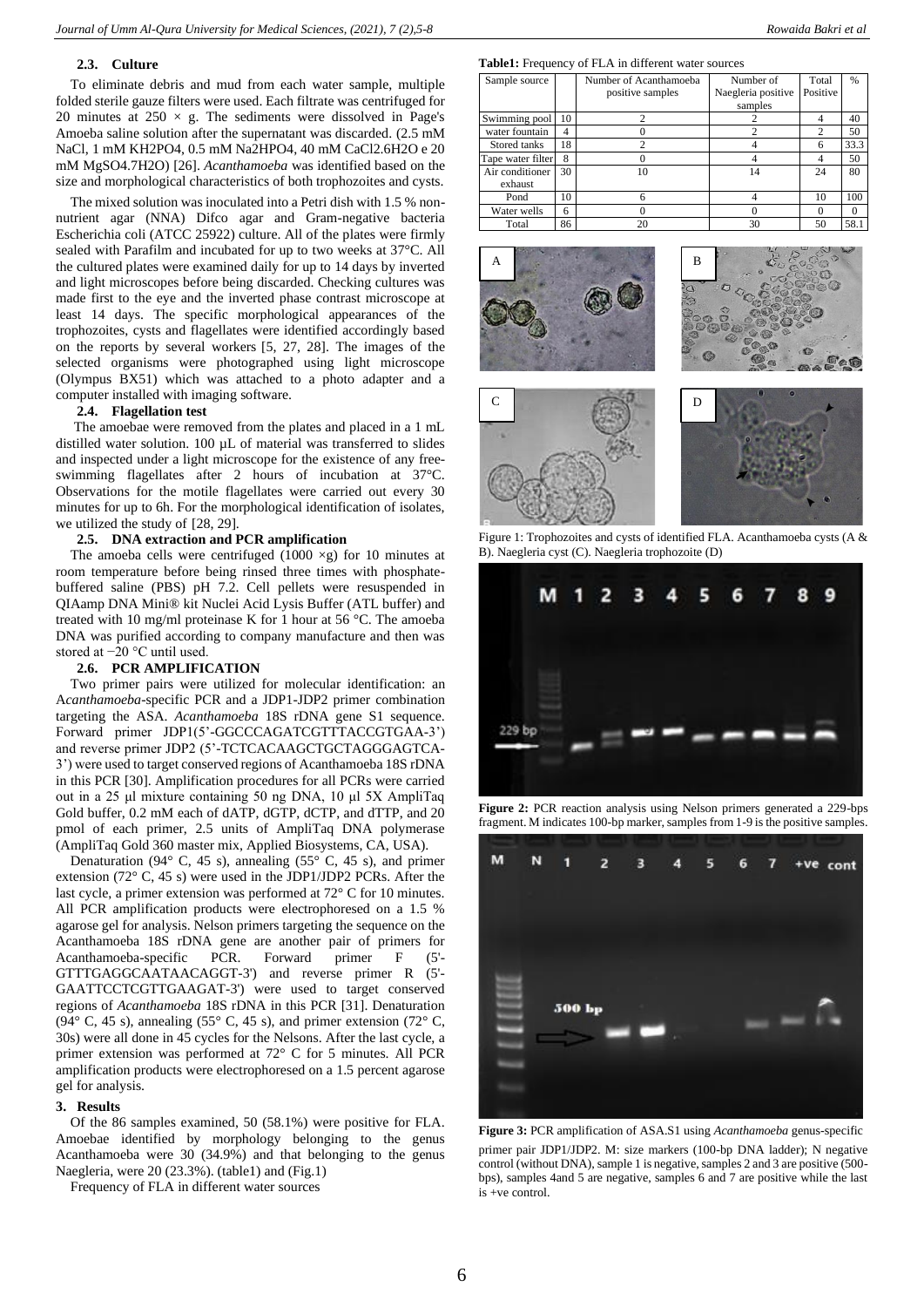#### **4. Discussion**

The hypothesis that FLA would be found in many water sources serving people for diverse activities in Makkah motivated this research. The spread of FLA in natural and man-made habitats, as well as the possible damage that FLA causes to humans who come into contact with such amoebae, is of critical medical interest. The isolates capable of proliferating at temperatures of 37°C and higher, as well as the environments chosen by these FLA, were of particular interest. Despite the fact that amoebae from the genera *Acanthamoeba*, *Naegleria*, and *Hartmannella* are free-living organisms, scientists and medical experts are aware of the first two's potential to cause life-threatening CNS and of *Acanthamoeba* to cause abscesses in the cornea, skin lesions and other disorders [30].

This is the first time a preliminary search for free-living amoebae in an aquatic environment has been carried out in Makkah city. Water was obtained from various water sources (Swimming pools, fountains, stored tanks, tape water filters, air conditioner exhaust, ponds and wells). The overall prevalence in our study (58.1%) positive for FLA. Comparing our results with other publications, there is a wide range of variability in the prevalence of FLA worldwide ranging from 4.4% in turkey [33,34] up to 73.5% in Iran [35] Acanthamoeba spp. were found in 25 (73.53 %) out of 34 environmental water samples and 17 (28.8 %) out of 59 tap waters. Generally, Acanthamoeba spp. were found in 42 (45.16 %) of the samples in different regions of Isfahan, Iran. Despite using the same separation methods, we were unable to find out the underlying reasons for such variation in our research; it could be related to the characteristics of the water source and/or geographic regions. Amoebae belonging to the genus Acanthamoeba accounted for 34.9 % of the total, while those belonging to the genus Naegleria accounted for 23.3 %. FLA is recovered from all samples obtained from ponds (100%), which could be explained by the abundance of organic matter and bacteria in ponds. Air conditioner exhaust was the second most common site where FLA were found (80%), this may be explained by the presence of high concentrations of coliform bacteria with a secondary importance attributed to higher concentrations of oxygen, a finding that should increase our concern for further research into the pathogenicity of these isolates, as most Makkah residents use air conditions. The absence of FLA from the examined wells was a striking feature, which could be due to the superficial collection technique used for wells.

The nucleotide sequences of the PCR amplifying ASA.S1 region were used to identify the Acanthamoeba genus. A 423 to 551 bp Acanthamoeba-specific amplimer ASA, as previously demonstrated by [36]. S1, produced using primers JDP1 and JDP2, includes significant inter-strain sequence variation, allowing differentiation between numerous 18S rDNA genotype groups (genotypes T1-T15). The A. polyphaga reference strain has a band size of 450 pb. This band was also found in our samples. It could potentially be the DNA amplification of other harmful species (A. castellanii or A. hatchetti), which are capable of infecting humans [37]. In the majority of samples retrieved from the environment [30], discovered the same band 450 bp. They tested multiple stocks of Acanthamoeba spp. reference species and discovered band widths of 420 bp (genotype T5), 450 bp (genotype T4 and T11), 500 bp (genotype T9), and 550 bp (genotype T9) (genotype T7). The species with a 550-bp band in our study must correspond to 18S rDNA genotype T7, and this Acanthamoeba species is not harmful. The presence of these two bands (450 bp, 550 bp) in four samples could correspond to an association of two different 18S Acanthamoeba spp.

#### **5. Conclusion**

We found FLA species that are known as potential eye pathogens on the one hand, and as hosts and carriers for many pathogenic bacteria including eye pathogens on the other hand, in all water sources in Makkah, particularly tap water utilized by contact lens wearers. To our knowledge, this is the first time Acanthamoeba has been molecularly detected in Makkah water sources. The findings of this study may serve to enhance awareness of these facultative pathogens among clinicians and contact lens wearers, and so help to reduce the risk of FLA infections in the future.

We recommend for assessing the risks posed by FLA to Makkah residents, additional investigations are needed to fully determine the pathogenicity of these isolates.

## **6. Acknowledgement**

We want to acknowledge our department staff members for their generous help and advices throughout our research.

### **References**

- [1] Edition FJWc. Guidelines for drinking-water quality. WHO. 2011;38(4):104-8.
- [2] Yousuf FA, Siddiqui R, Subhani F, Khan NA. Status of freeliving amoebae (Acanthamoeba spp., Naegleria fowleri, Balamuthia mandrillaris) in drinking water supplies in Karachi, Pakistan. J Water Health. 2013;11(2):371-5.
- [3] Visvesvara GS, Moura H, Schuster FL. Pathogenic and opportunistic free-living amoebae: Acanthamoeba spp., Balamuthia mandrillaris, Naegleria fowleri, and Sappinia diploidea. FEMS Immunol Med Microbiol. 2007;50(1):1-26.
- [4] Thomas V, McDonnell G, Denyer SP, Maillard J-Y. Free-living amoebae and their intracellular pathogenic microorganisms: risks for water quality. FEMS microbiology reviews. 2010;34(3):231- 59.
- [5] Page FC. illustrated key to freshwater and soil amoebae with notes on cultivation and ecology. J Scientific publication. 1976.
- [6] Cordingley JS, Willis RA, Villemez CL. Osmolarity is an independent trigger of Acanthamoeba castellanii differentiation. Journal of cellular biochemistry. 1996;61(2):167-71.
- [7] Dudley R, Matin A, Alsam S, Sissons J, Maghsood AH, Khan NA. Acanthamoeba isolates belonging to T1, T2, T3, T4 but not T7 encyst in response to increased osmolarity and cysts do not bind to human corneal epithelial cells. Acta tropica. 2005;95(2):100-8.
- [8] Fritzinger AE, MARCIANO‐CABRAL FJ. Modulation of a "CD59‐like" Protein in Naegleria fowleri Amebae by Bacteria 1. Journal of Eukaryotic Microbiology. 2004;51(5):522-8.
- [9] Lee X, Reimmann C, Greub G, Sufrin J, Croxatto A. The Pseudomonas aeruginosa toxin L-2-amino-4-methoxy-trans-3 butenoic acid inhibits growth and induces encystment in Acanthamoeba castellanii. Microbes infection 2012;14(3):268- 72.
- [10] Neff R, Ray S, Benton W, Wilborn M. Induction of synchronous encystment (differentiation) in Acanthamoeba sp. Methods in cell biology. 1: Elsevier; 1964. p. 55-83.
- [11] Fouque E, Trouilhé M, Thomas V, Hartemann P, Rodier M, Héchard Y, et al. Cellular, biochemical and molecular changes during encystment of free-living. Eukaryotic cell. 2013;11:382- 7.
- [12] Dupuy M, Berne F, Herbelin P, Binet M, Berthelot N, Rodier M-H, et al. Sensitivity of free-living amoeba trophozoites and cysts to water disinfectants. International journal of hygiene environmental health 2014;217(2-3):335-9.
- [13] MARCIANO-CABRAL FJ. Introductory Remarks: Bacterial Endosymbionts or Pathogens of Free‐Living Amebae 1. Journal of Eukaryotic Microbiology. 2004;51(5):497-501.
- [14] Thomas V, McDonnell G, Denyer SP, Maillard J. Free-living amoebae and their intracellular pathogenic microorganisms: risks for water quality. FEMS microbiology reviews. 2010;34(3):231- 59.
- [15] Cateau E, Delafont V, Hechard Y, Rodier MJ. Free-living amoebae: what part do they play in healthcare-associated infections? Journal of Hospital Infection. 2014;87(3):131-40.
- [16] Fukumoto T, Matsuo J, Okubo T, Nakamura S, Miyamoto K, Oka K, et al. Acanthamoeba containing endosymbiotic chlamydia isolated from hospital environments and its potential role in inflammatory exacerbation. BMC microbiology. 2016;16(1):1-8.
- [17] La Scola B, Raoult D, infection. Survival of Coxiella burnetii within free-living amoeba Acanthamoeba castellanii. Clinical microbiology. 2001;7(2):75-9.
- [18] Scheid P, Schwarzenberger R. Acanthamoeba spp. as vehicle and reservoir of adenoviruses. Parasitology research. 2012;111(1):479-85.
- [19] Greub G, Raoult D. Microorganisms resistant to free-living amoebae. Clinical microbiology reviews. 2004;17(2):413-33.
- [20] Tyndall R, Domingue E. Cocultivation of Legionella pneumophila and free-living amoebae. Applied Environmental Microbiology. 1982;44(4):954-9.
- [21] Wadowsky R, Butler L, Cook M, Verma S, Paul M, Fields B, et al. Growth-supporting activity for Legionella pneumophila in tap water cultures and implication of hartmannellid amoebae as growth factors. Applied Environmental Microbiology 1988;54(11):2677-82.
- [22] Wang X, Ahearn DG. Effect of bacteria on survival and growth of Acanthamoeba castellanii. Current microbiology 1997;34(4):212-5.
- [23] Andrä J, Herbst R, Leippe M. Amoebapores, archaic effector peptides of protozoan origin, are discharged into phagosomes and kill bacteria by permeabilizing their membranes. Developmental Comparative Immunology. 2003;27(4):291-304.
- [24] Thomas V, Loret JF, Jousset M, Greub G. Biodiversity of amoebae and amoebae‐resisting bacteria in a drinking water treatment plant. Environmental microbiology. 2008;10(10):2728-45.